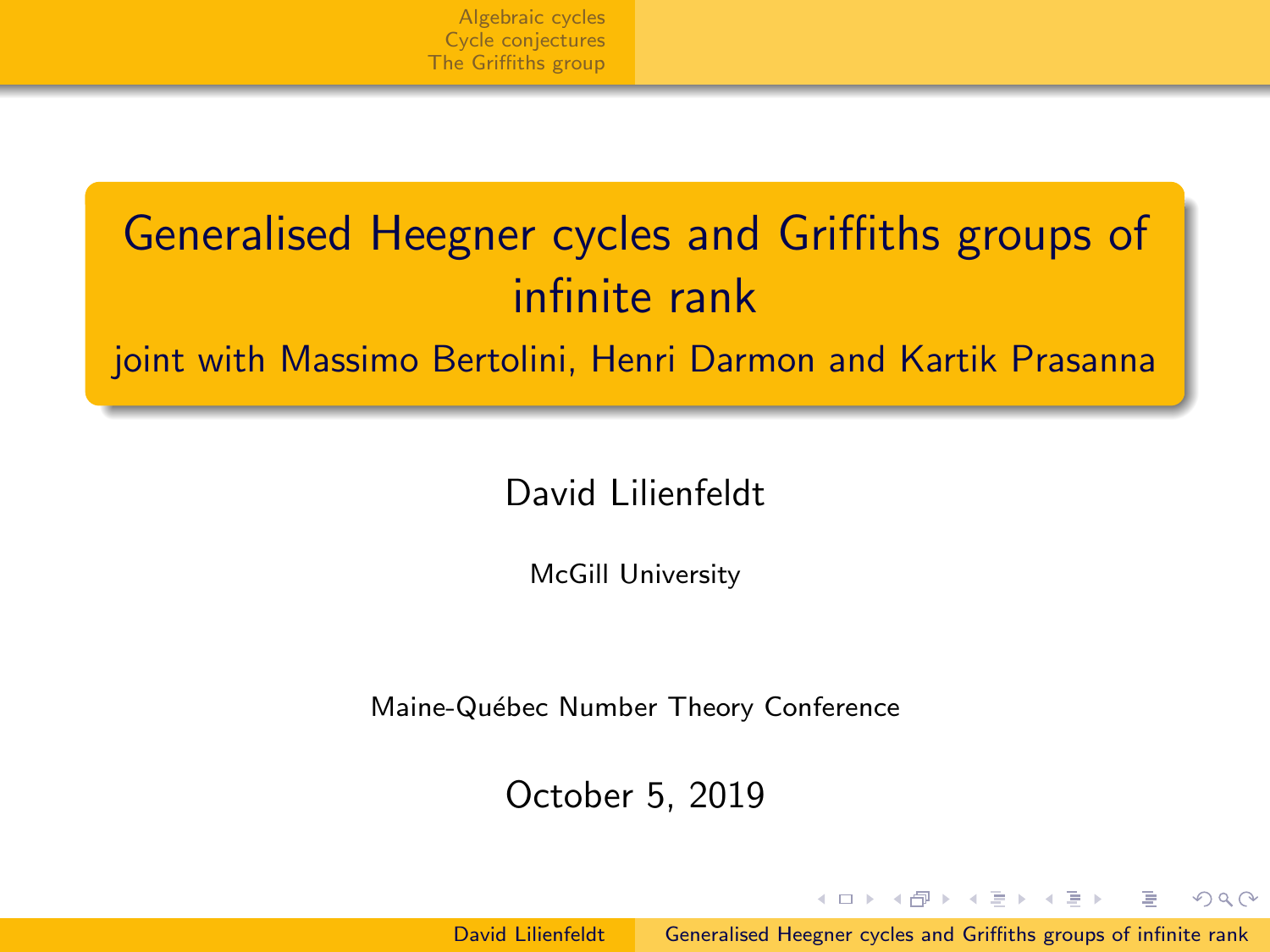[Definition](#page-1-0) [Equivalence relations](#page-2-0) [The Chow group](#page-3-0)

<span id="page-1-0"></span>Let X be a smooth projective variety over a field  $k$ .

#### **Definition**

An algebraic cycle of codimension  $r$  is a formal finite sum

$$
\sum_{Z\subset X} n_Z\cdot Z
$$

where Z is a subvariety of X of codimension r and  $n_7 \in \mathbb{Z}$ . The set of such objects forms a group denoted  $\mathcal{Z}^r(X)(k).$ 

Example (*E* is an elliptic curve over **Q**)  
\n
$$
\mathcal{Z}^1(E)(\bar{Q}) = \text{Div}(E) = \left\{ \sum_{P \in E(\bar{Q})} n_P \cdot P : n_P \in Z, \text{ finite sum} \right\}
$$

イロト イ母 トイヨ トイヨト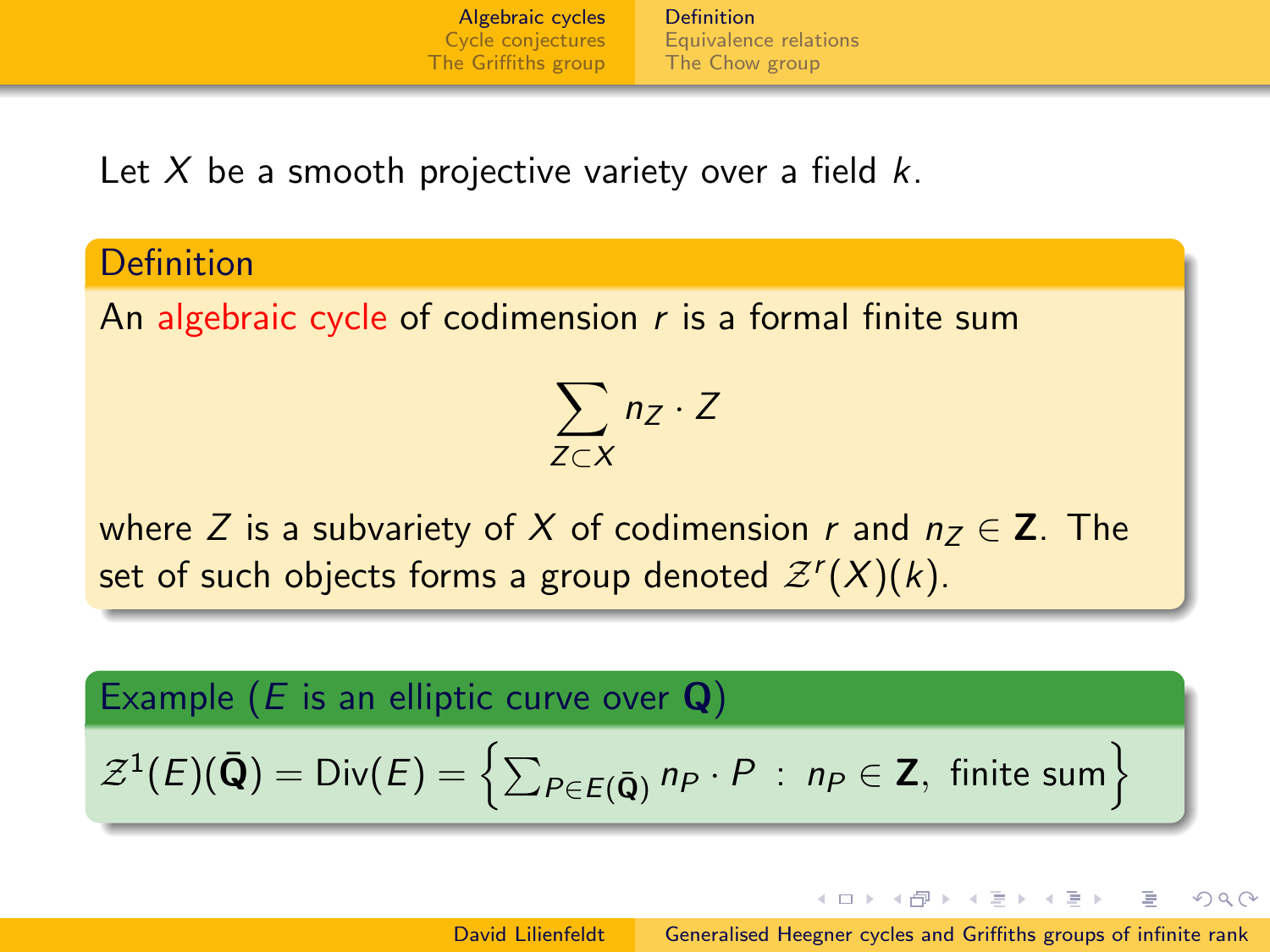[Definition](#page-1-0) [Equivalence relations](#page-2-0) [The Chow group](#page-3-0)

# Rational and Algebraic Equivalence

 $\mathbb{P}^1 \times X$ 

<span id="page-2-0"></span>

## Homological Equivalence

$$
\mathcal{Z}^r(X)(k)_0 := \ker(\mathcal{Z}^r(X)(k) \xrightarrow{cl_p} H_{\text{et}}^{2r}(X_{\bar{k}}, \mathbf{Q}_p)(r)^{G_k}).
$$
  
(independent of *p* if char(*k*) = 0)

イロン イ押ン イヨン イヨン

 $2Q$ 

э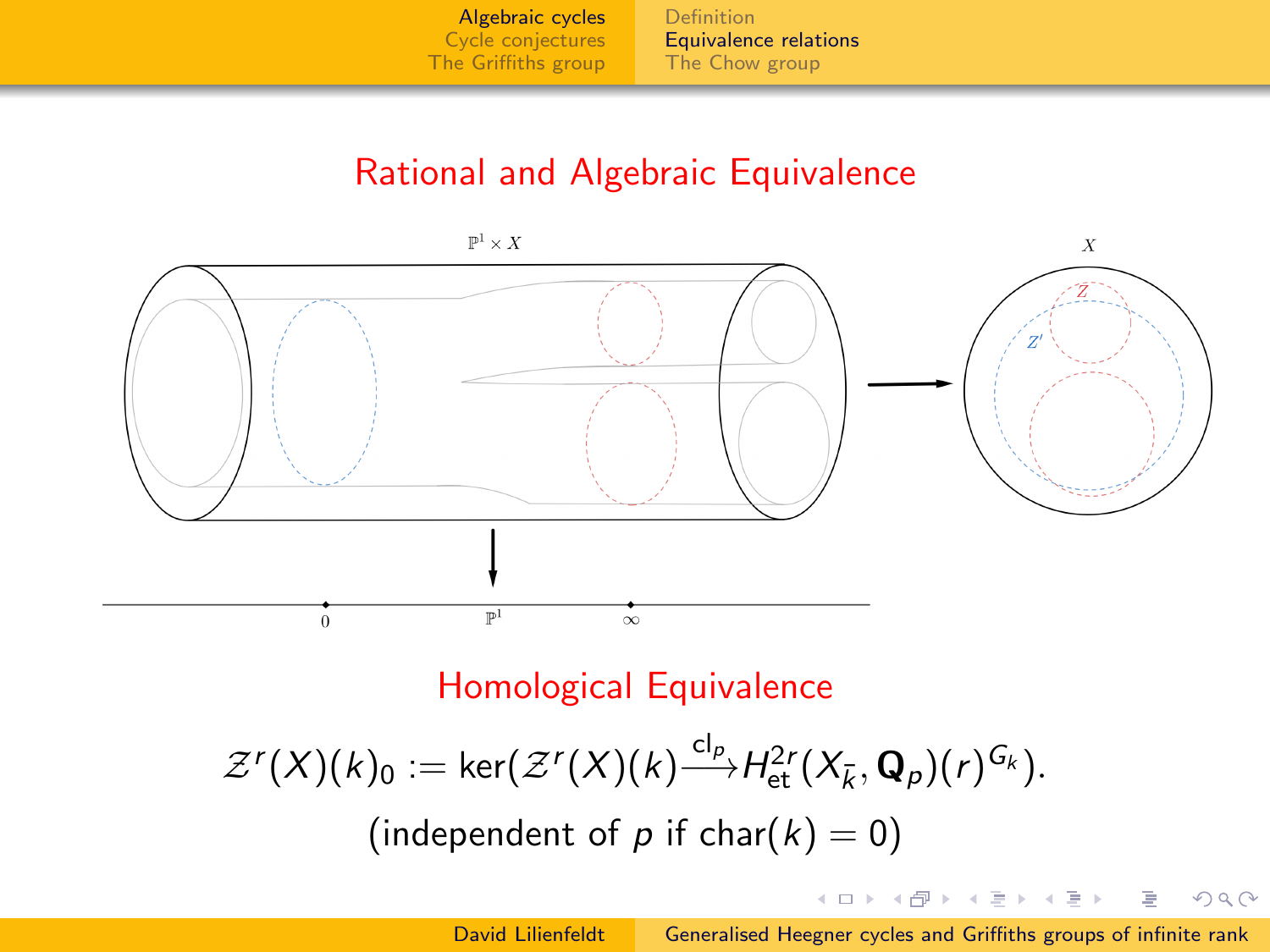[Definition](#page-1-0) [Equivalence relations](#page-2-0) [The Chow group](#page-3-0)

<span id="page-3-0"></span>
$$
\mathcal{Z}^r(X)(k)_{\text{rat}} \subset \mathcal{Z}^r(X)(k)_{\text{alg}} \subset \mathcal{Z}^r(X)(k)_{0} \subset \mathcal{Z}^r(X)(k)
$$

By taking the quotient by  $\mathcal{Z}^r(X)(k)_{\mathsf{rat}}$  one gets the associated filtration of the Chow group:

$$
0 \subset CH^{r}(X)(k)_{\text{alg}} \subset CH^{r}(X)(k)_{0} \subset CH^{r}(X)(k).
$$

The graded piece  $\mathsf{Gr}^r(X)(k) := \mathsf{CH}^r(X)(k)_0 / \mathsf{CH}^r(X)(k)_{\mathsf{alg}}$  is called the Griffiths group.

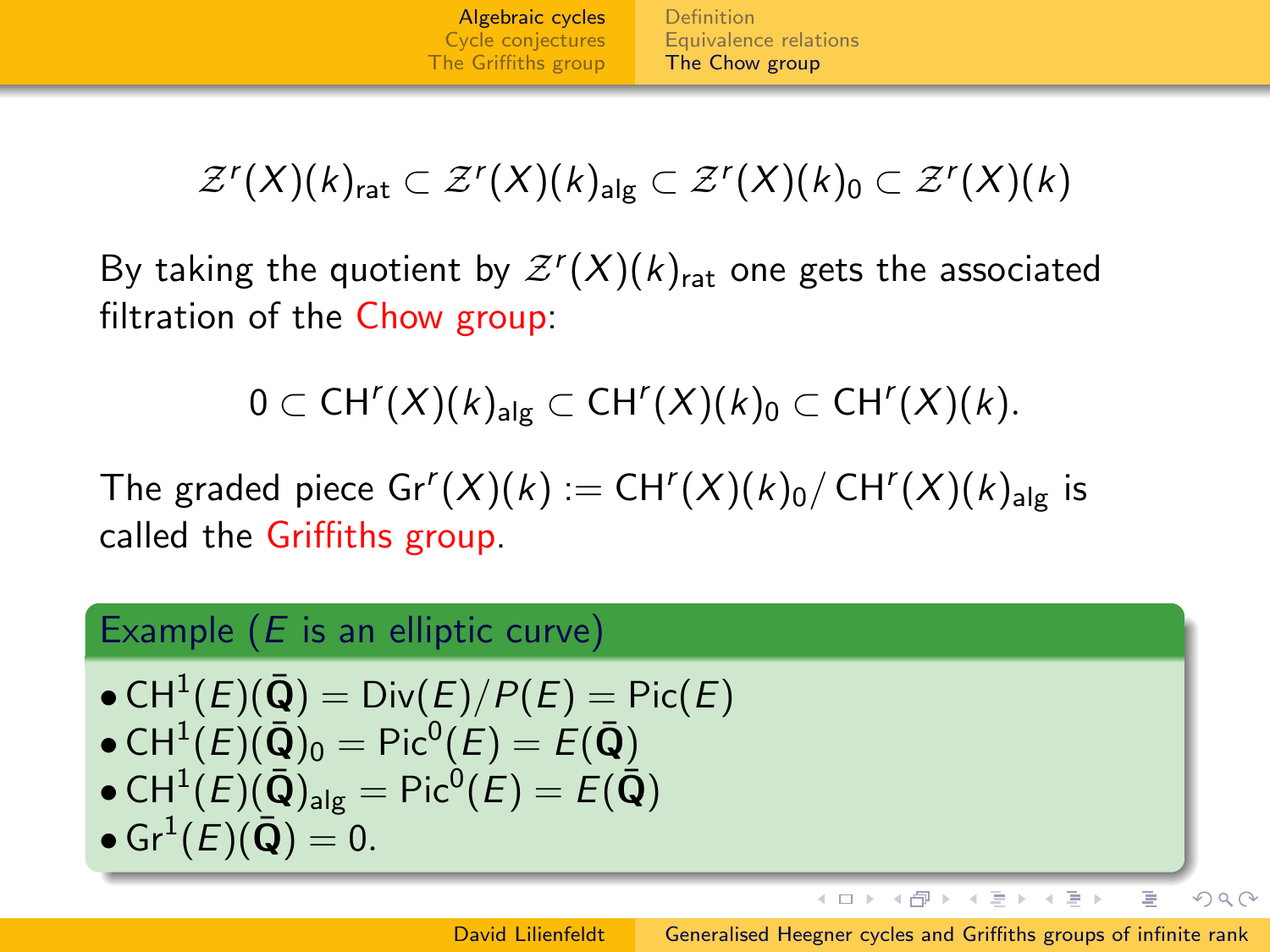<span id="page-4-0"></span>Let X be a smooth projective variety over a number field  $K$ . For each  $n > 0$ , one can associate to X a complex L-function

 $L(H^n_{\text{et}}(X_{\bar{K}}), s).$ 

Beilinson-Bloch Conjecture

For each  $0 \leq j \leq \mathsf{dim} (X)$ , CH $^j(X)(K)_0$  is a finitely generated abelian group and

 $\dim_{{\bf Q}} {\{ CH^j(X)(K)_0 \otimes {\bf Q} = {\rm ord}_{s=j} \, L(H^{2j-1}_{\rm et}(X_{\bar K}), s) .}$ 

In the case of an elliptic curve  $E$  over  $Q$ , this is the Birch and Swinnerton-Dyer conjecture

$$
\mathsf{rank}(E(\mathbf{Q})) = \mathsf{ord}_{s=1} \, L(E/\mathbf{Q},s).
$$

イロト イ押 トイラト イラトー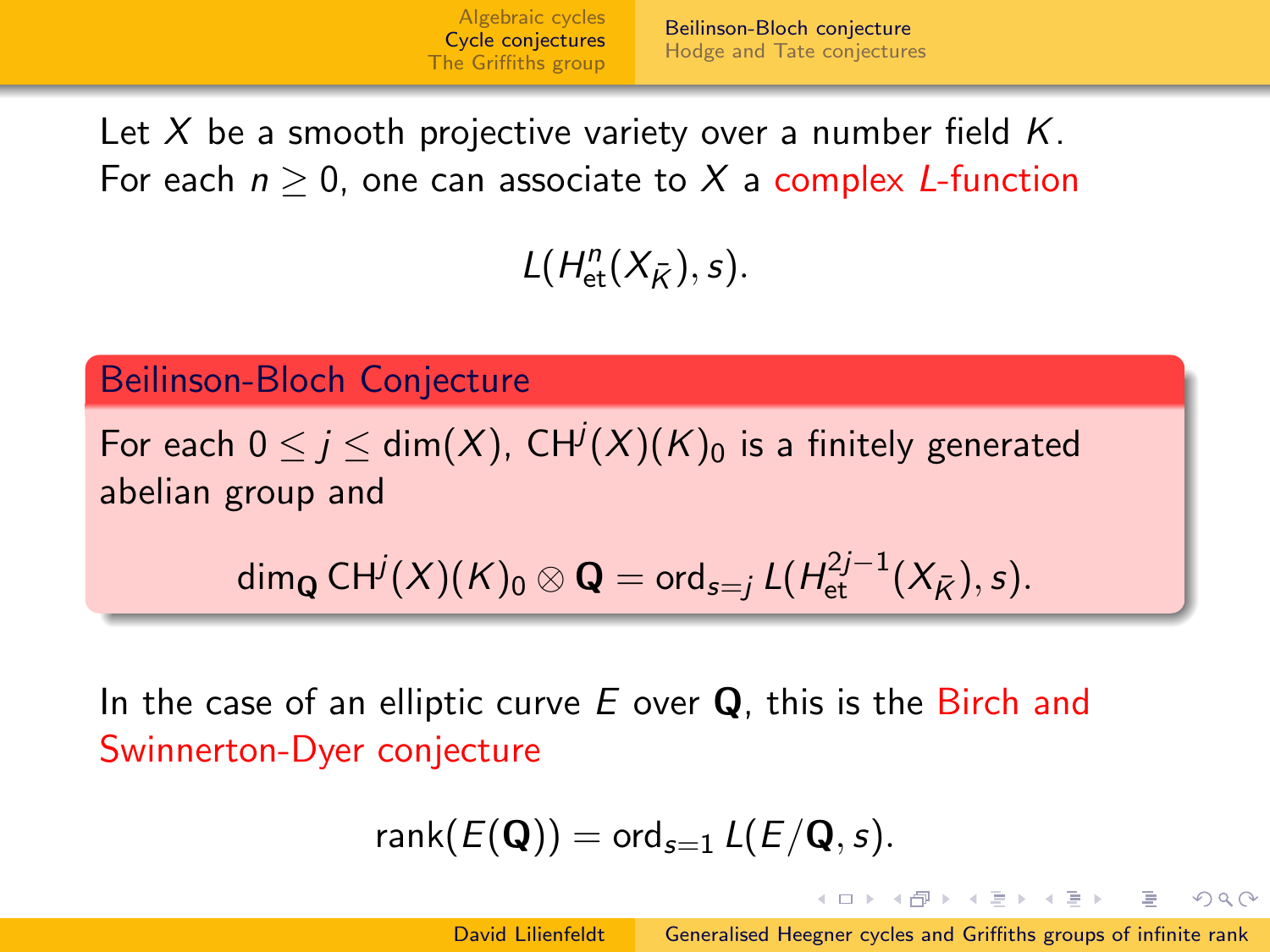<span id="page-5-0"></span>Let X be a smooth projective variety over  $C$ . One can define the complex cycle class map

$$
\begin{array}{cccc} cl_{\mathbf{C}}: & CH^{r}(X)(\mathbf{C}) & \longrightarrow & H^{2r}(X(\mathbf{C}), \mathbf{Z}). \\ & [Z] & \mapsto & (\omega \mapsto \int_{Z} \omega). \end{array}
$$

The image of this map lies in the subgroup of Hodge classes

$$
Hdg^{2r}(X(\mathbf{C})) := H^{2r}(X(\mathbf{C}), \mathbf{Z}) \cap H^{r,r}(X(\mathbf{C})).
$$

Hodge Conjecture

The image of cl $_{\mathsf{C}}\otimes\mathsf{Q}$  is equal to  $\mathsf{Hdg}^{2r}(X(\mathsf{C}))\otimes\mathsf{Q}.$ 

The Tate conjecture is the arithmetic analog of the Hodge conjecture and is concerned with the  $p$ -adic étale cycle class map.

イロメ イ押メ イヨメ イヨメー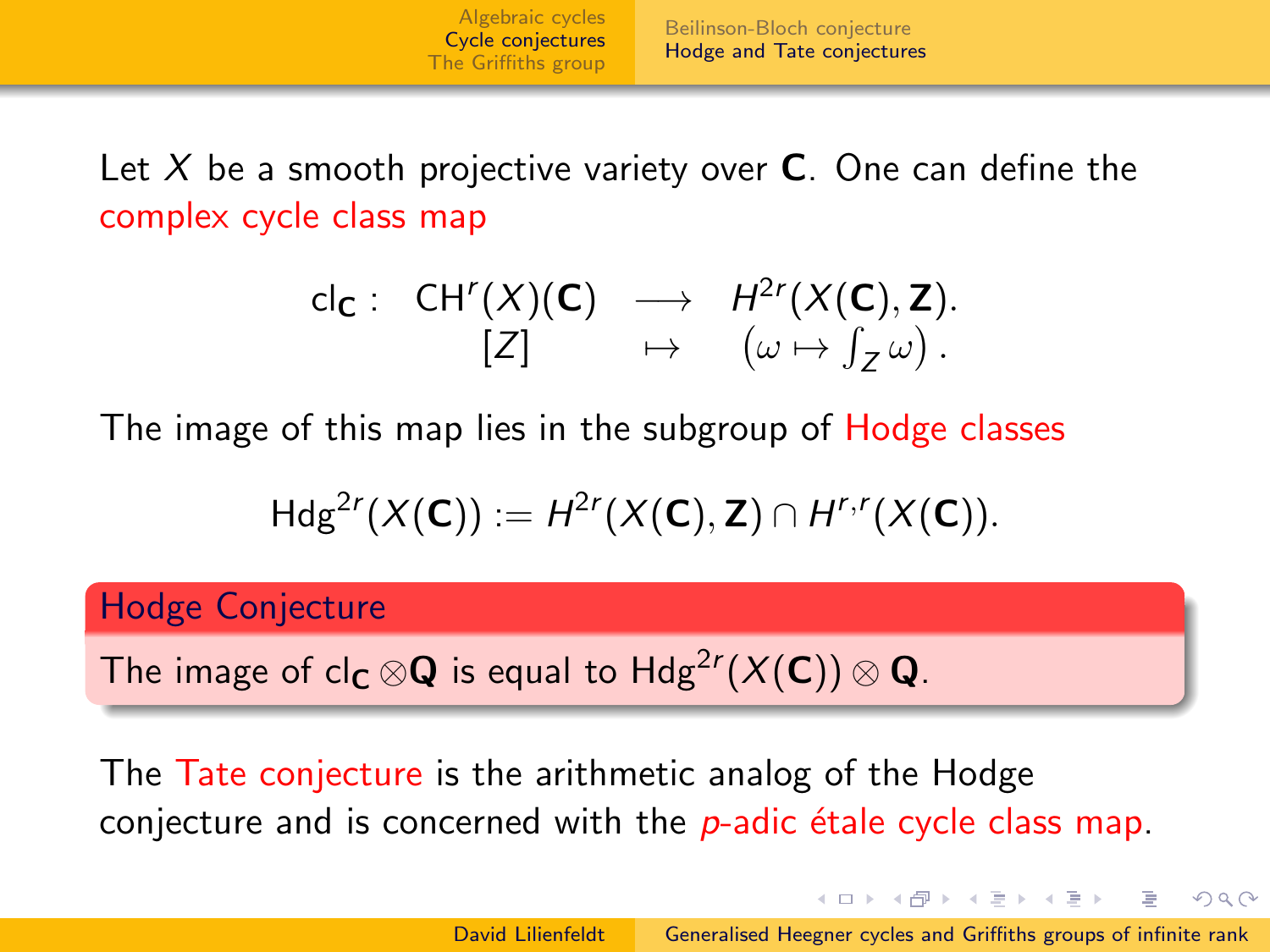[A brief history](#page-6-0) [Generalised Heegner cycles](#page-7-0) [Our result](#page-8-0)

<span id="page-6-0"></span>Recall the Griffiths group

 $\mathsf{Gr}^j(X)(k) = \mathsf{CH}^j(X)(k)_0 / \mathsf{CH}^j(X)(k)_{\mathsf{alg}}.$ 

- Griffiths ('69), Clemens ('83) and Ceresa ('83): first results transcendental methods over C.
- Harris ('83) and Bloch ('84): first example of non-triviality for varieties over number fields - the Ceresa cycle on the Fermat quartic  $T_0^4 + T_1^4 = T_2^4$ .
- Schoen ('86): infinite rank over  $\bar{Q}$  for Kuga-Sato threefold using Heegner cycles.
- BDP ('17): non-torsion elements using generalised Heegner cycles.

イロト イ押 トイヨ トイヨ トーヨ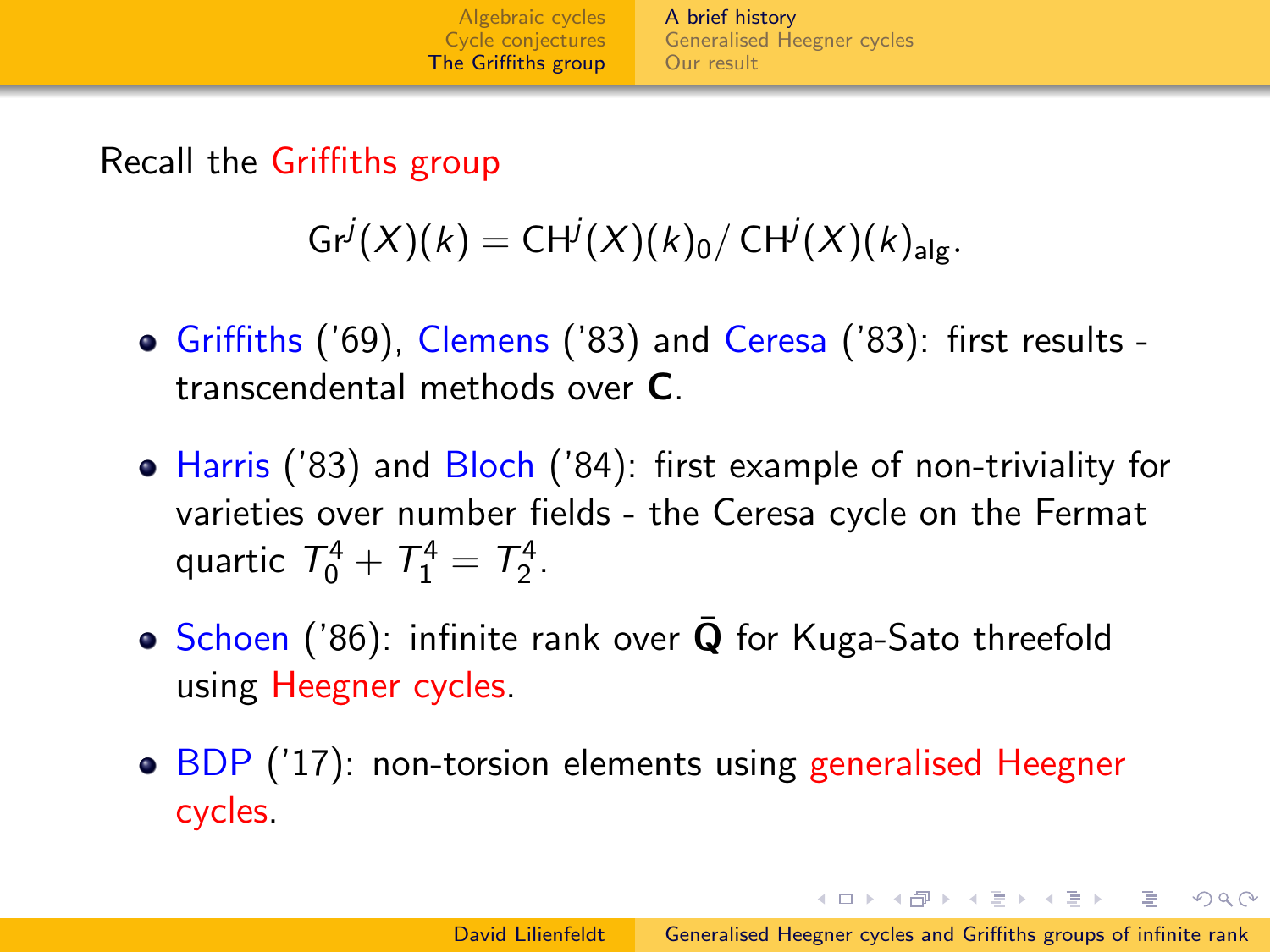[A brief history](#page-6-0) [Generalised Heegner cycles](#page-7-0) [Our result](#page-8-0)

- <span id="page-7-0"></span>•  $K =$  imaginary quadratic field with ring of integers  $\mathcal{O}_K$ , satisfying Heegner hypothesis
- $\bullet$  H = Hilbert class field of K
- $\bullet$  A = elliptic curve over H with End<sub>H</sub>(A)  $\cong$  O<sub>K</sub>, A(C) = C/O<sub>K</sub>
- $W_r = r^{\text{th}}$  Kuga-Sato variety over  $X_1(N)$ .
- $W_r \times A^r$  smooth proper variety over H of dimension  $2r + 1$ , naturally fibered over  $X_1(N)$ , with fibre over an elliptic curve E equal to  $E^r \times A^r$ .

#### **Definition**

Generalised Heegner cycles are a distinguished collection of cycles

$$
\Delta_{\varphi}\in CH^{r+1}(W_r\times A^r)(F_{\varphi})_0
$$

indexed by  $\varphi \in \text{Isog}^{\mathfrak{N}}(A)$  with  $F_{\varphi}$  a finite extension of H.

イロン イ押ン イヨン イヨン

Þ

 $OQ$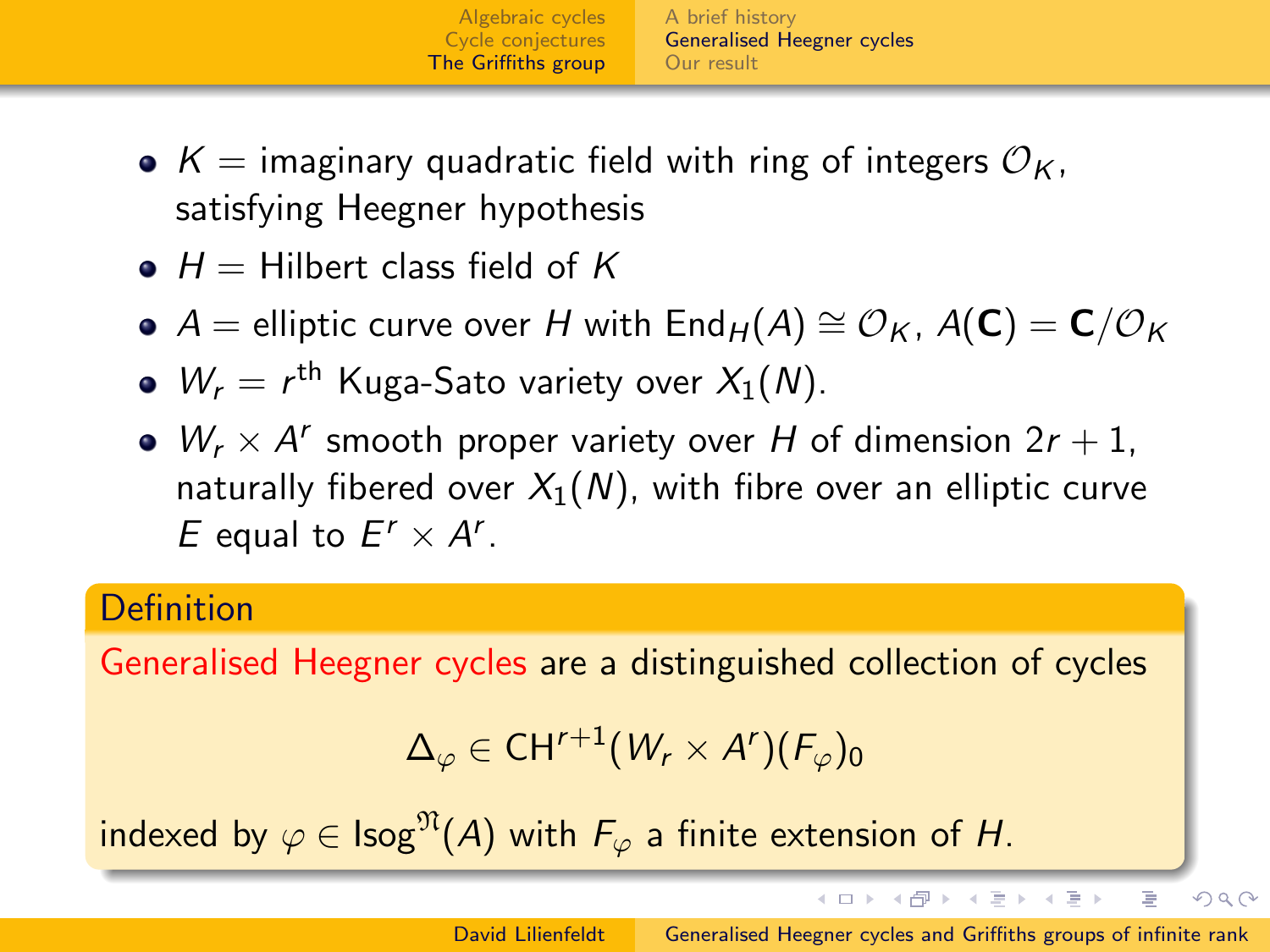[Algebraic cycles](#page-1-0) [Cycle conjectures](#page-4-0) [The Griffiths group](#page-6-0) [A brief history](#page-6-0) [Generalised Heegner cycles](#page-7-0) [Our result](#page-8-0)

<span id="page-8-0"></span>Theorem (Bertolini-Darmon-L.-Prasanna '19) For all  $r > 0$ ,

dim $_{\mathbf{Q}}$  CH<sup>r+1</sup> $(W_{r}\times A^{r})(\bar{\mathbf{Q}})_{0}\otimes\mathbf{Q}=\infty.$ 

Furthermore, for all  $r > 2$ .

 $\dim_{{\bf Q}}\mathsf{Gr}^{r+1}(W_r\times A^r)({\bf \bar{Q}})\otimes {\bf Q}=\infty.$ 

Theorem (Schoen '86)

```
dim_{\mathbf{Q}} Gr<sup>2</sup>(W_2)(\bar{\mathbf{Q}}) \otimes \mathbf{Q} = \infty.
```
David Lilienfeldt [Generalised Heegner cycles and Griffiths groups of infinite rank](#page-0-0)

イロン イ押ン イヨン イヨン